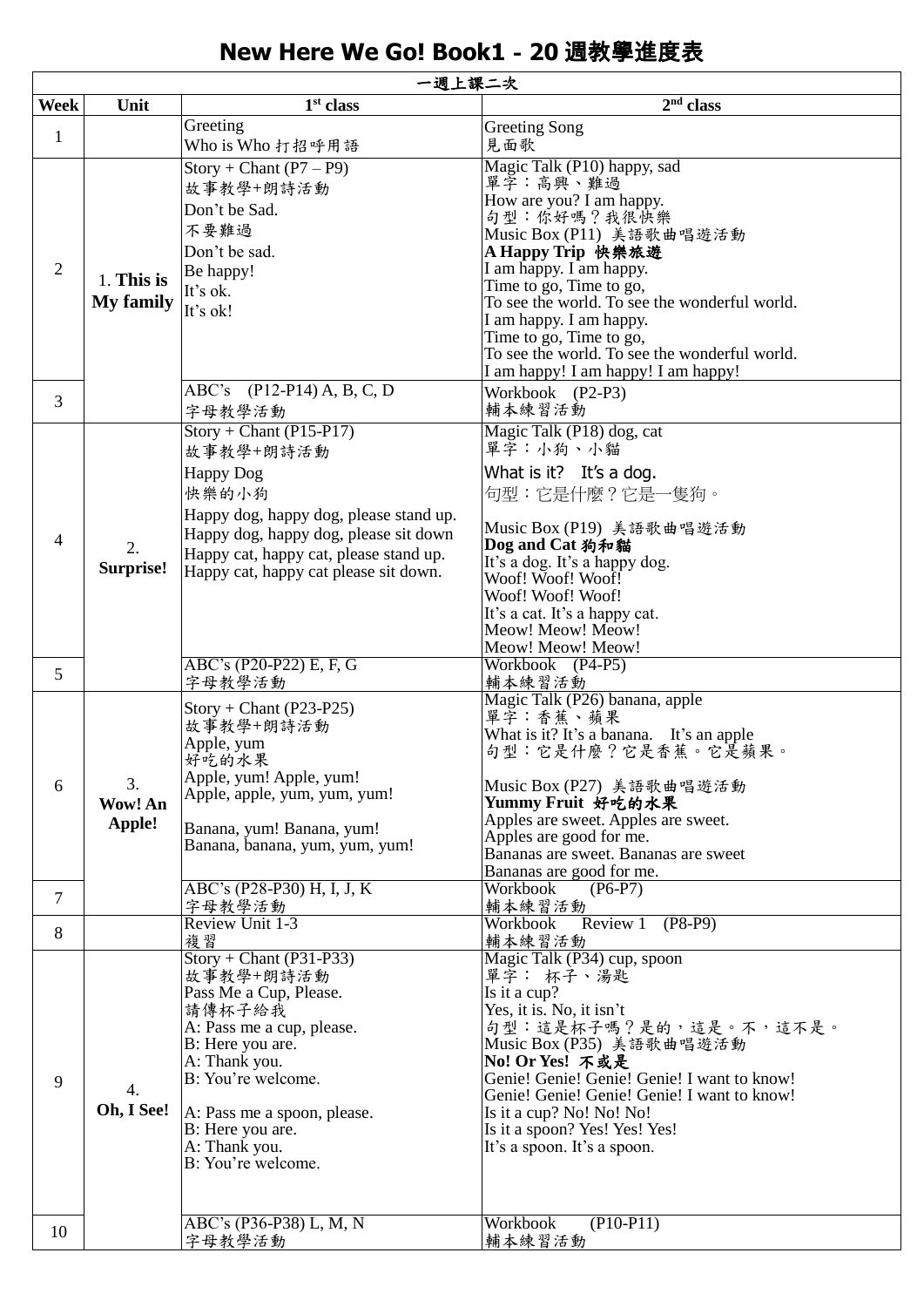|    |                 | $Story + Chant (P39-P41)$                                   | Magic Talk (P42) hungry, sleepy                     |
|----|-----------------|-------------------------------------------------------------|-----------------------------------------------------|
|    |                 | 故事教學+朗詩活動                                                   | 單字:肚子餓、想睡覺                                          |
|    |                 | I'm Hungry                                                  | Are you hungry? Yes, I am.                          |
|    |                 | 我好餓喔                                                        | 句型:你會餓嗎?是的,我很餓。                                     |
|    |                 | I'm hungry.                                                 |                                                     |
|    |                 | Time to eat.                                                | Music Box (P43) 美語歌曲唱遊活動                            |
| 11 | 5. Time to      | Time to eat.                                                | Oh! How Nice! 喔! 好棒!                                |
|    | Eat             |                                                             | Hungry! Hungry!                                     |
|    |                 | I'm sleepy.                                                 | I'm hungry. I'm hungry.                             |
|    |                 | Time to sleep.                                              | Time to eat! Time to eat!                           |
|    |                 | Time to sleep.                                              | I'm sleepy. I'm sleepy.                             |
|    |                 |                                                             | Time to sleep. Time to sleep.                       |
|    |                 | ABC's (P44-P46) O, P, Q, R                                  | Workbook<br>$(P12-P13)$                             |
| 12 |                 | 字母教學活動                                                      | 輔本練習活動                                              |
|    |                 |                                                             |                                                     |
|    |                 | $Story + Chant (P47-P49)$                                   | Magic Talk(P50) Numbers: 1-5<br>單字:數字一~五            |
|    |                 | 故事教學+朗詩活動                                                   |                                                     |
|    |                 | Let's Count!                                                | How many $\_\_\_\$ ?<br>One dog.<br>句型:有多少隻狗?一隻狗    |
|    |                 | 一起來數數                                                       | Music Box (P51) 美語歌曲唱遊活動                            |
|    |                 | Let's count!                                                |                                                     |
|    |                 |                                                             | I Can Count 我會數數                                    |
| 13 |                 | Let's count!                                                | $1, 1, 1$ One dog                                   |
|    | 6. Count        | Let's count the spoons.                                     | One hungry dog 2, 2, 2                              |
|    | <b>Together</b> | 1, 2, 3, 4,                                                 | Two cats Two sleepy cats                            |
|    |                 | Oh! Yeah!                                                   | 3, 3, 3 Three spoons<br>Three nice spoons $4, 4, 4$ |
|    |                 | $(cups---4 \cdot apples---3 \cdot dogs---2 \cdot cats---1)$ | four cups four pretty cups                          |
|    |                 |                                                             | 5, 5, 5 five kids                                   |
|    |                 |                                                             | Five happy kids                                     |
|    |                 |                                                             |                                                     |
| 14 |                 | ABC's (P52-P54) S, T, U, V                                  | Workbook<br>$(P14-P15)$                             |
|    |                 | 字母教學活動                                                      | 輔本練習活動                                              |
|    |                 | $Story + Chant (P55-P57)$                                   | Magic Talk (P58)                                    |
|    |                 | 故事教學+朗詩活動                                                   | boy, girl                                           |
|    |                 | Don't Fight                                                 | 單字:男生、女生                                            |
|    |                 |                                                             | I'm a good boy. I'm a good girl.                    |
|    |                 | 不要打架                                                        | 句型:我是一位好男孩/好女孩                                      |
|    |                 | Don't fight, girls.                                         |                                                     |
|    |                 | Don't fight, boys.                                          | Music Box (P59) 美語歌曲唱遊活動                            |
|    |                 | Be good!                                                    | A Good Kid 好小孩                                      |
| 15 | <b>7. Good</b>  | Be good!                                                    | I am good. Good! Good! Good!                        |
|    | <b>Kids</b>     | Don't shout, girls.                                         | I am a good kid.                                    |
|    |                 | Don't shout, boys.                                          | I don't fight! Don't fight! Don't fight!            |
|    |                 | Be good! Be good!                                           |                                                     |
|    |                 |                                                             | I don't fight! Don't fight! Don't fight!            |
|    |                 |                                                             | I don't shout! Don't shout! Don't shout!            |
|    |                 |                                                             | I am a good kid.                                    |
|    |                 |                                                             | A good kid.<br>A good kid.                          |
|    |                 |                                                             |                                                     |
| 16 |                 | ABC's (P60-P62) W, X, Y, Z                                  | Workbook<br>$(P16-P17)$                             |
|    |                 | 字母教學活動                                                      | 輔本練習活動                                              |
|    |                 | I can Read and Say (P64-P65)                                | I can Read and Say (P66) 我會閱讀並大聲說                   |
|    |                 | 我會閱讀並大聲說                                                    |                                                     |
|    |                 |                                                             | Music Box<br>(P67) 美語歌曲唱遊活動                         |
|    |                 |                                                             | Alphabet Song 字母歌                                   |
|    |                 |                                                             | I can sing ABCs.                                    |
|    |                 |                                                             | It's easy.                                          |
| 17 | 8. Time to      |                                                             | It's fun.                                           |
|    |                 |                                                             | Ready! Set! Go!                                     |
|    | Eat             |                                                             | ABCDEFGHIJKLMNOPQRSTUVWXYZ                          |
|    | (Review)        |                                                             | All together, one more time                         |
|    |                 |                                                             | ABCDEFGHIJKLMNOPQRSTUVWXYZ                          |
|    |                 |                                                             | It's easy.                                          |
|    |                 |                                                             | It's fun.                                           |
|    |                 | ABC's (P68-P69)                                             | <b>Workbook</b>                                     |
| 18 |                 | 字母教學活動                                                      | Review 2<br>$(P19-P20)$                             |
|    |                 |                                                             | 輔本練習活動                                              |
| 19 |                 | (P70)<br>闖關遊戲                                               | 活動演練                                                |
|    |                 |                                                             |                                                     |
| 20 |                 | 活動彩排                                                        | 期末成果發表                                              |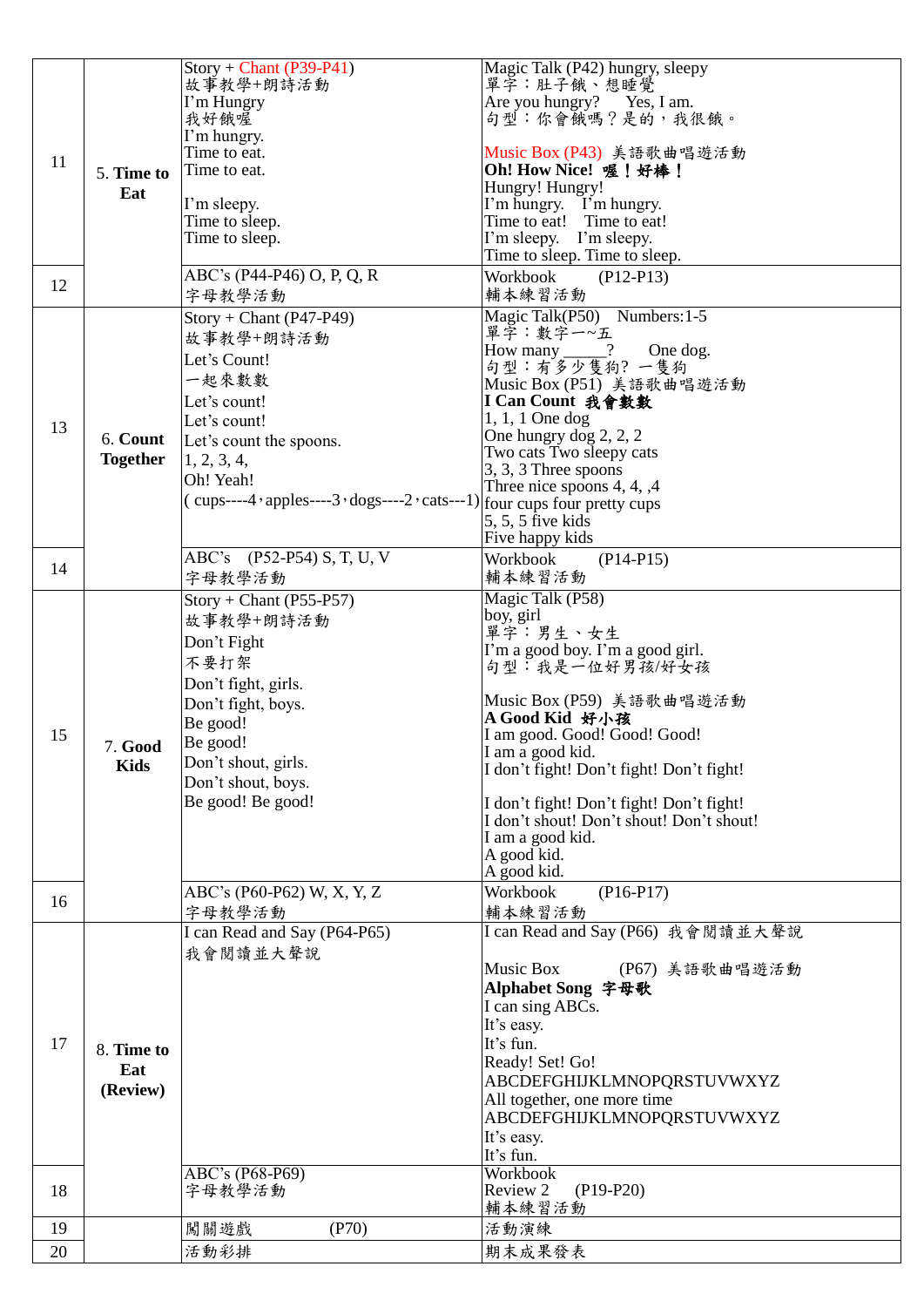## **New Here We Go! Book 3**-**20** 週教學進度表

|                | 一週上課二次                      |                                                                                                                                                                                                                                                                                                  |                                                                                                                                                                                                                                                                                                                                                                                                                                                                                                                                                                                                                                                                                                                                           |  |
|----------------|-----------------------------|--------------------------------------------------------------------------------------------------------------------------------------------------------------------------------------------------------------------------------------------------------------------------------------------------|-------------------------------------------------------------------------------------------------------------------------------------------------------------------------------------------------------------------------------------------------------------------------------------------------------------------------------------------------------------------------------------------------------------------------------------------------------------------------------------------------------------------------------------------------------------------------------------------------------------------------------------------------------------------------------------------------------------------------------------------|--|
| <b>Week</b>    | Unit                        | $1st$ class                                                                                                                                                                                                                                                                                      | $2nd$ class                                                                                                                                                                                                                                                                                                                                                                                                                                                                                                                                                                                                                                                                                                                               |  |
| $\mathbf{1}$   |                             | Who is Who<br>Greeting                                                                                                                                                                                                                                                                           | Greeting Song 見面歌                                                                                                                                                                                                                                                                                                                                                                                                                                                                                                                                                                                                                                                                                                                         |  |
| $\overline{2}$ | 1.<br>This is My<br>Family  | $Story + Chant (P7 – P9)$<br>故事教學+朗詩活動<br>My grandpa is in the car, In the car,<br>My grandpa is in the car,<br>Нарру, Нарру.<br>(grandma, sleepy)<br>(sister, hungry)<br>(brother, naughty)                                                                                                     | Magic Talk (P10)<br>grandpa, grandma, brother, sister<br>單字:爺爺, 奶奶, 哥哥 (弟弟), 姊姊 (妹妹)<br>Who is he? He's my grandpa.<br>Who is she? She's my grandma.<br>句型:他是誰?他是我爺爺。<br>她是誰?她是我奶奶。<br>Music Box (P11) 美語歌曲唱遊活動<br>Happy Family 快樂家庭<br>He's my grandpa. He's my grandpa.<br>She's my grandma. She's my grandma.<br>We are a happy family. A happy, happy family.<br>He's my daddy. He's my daddy.<br>She's my mommy. She's my mommy.<br>We are a happy family. A happy, happy family.<br>He's my brother. He's my brother.<br>She's my sister. She's my sister.<br>We are a happy family. A happy, happy family.<br>We are a happy family. A happy, happy family<br>We are a happy family A happy, happy family<br>A happy, happy family |  |
| 3              |                             | ABC's (P12-P14) 字母教學活動<br>Aa: ant Bb: bee Cc: car Dd: door                                                                                                                                                                                                                                       | Workbook<br>(P2-P3) 輔本練習活動                                                                                                                                                                                                                                                                                                                                                                                                                                                                                                                                                                                                                                                                                                                |  |
| 4              | 2.<br>Toy<br><b>Kingdom</b> | $Story + Chant (P15-P17)$<br>故事教學+朗詩活動<br>I have a robot.<br>It's very big.<br>I am happy, ha, ha, ha!<br>I have a train.<br>It's pretty.<br>I am happy, ha, ha, ha!<br>I have a plane.<br>It's very big.<br>I am happy, ha, ha, ha!<br>I have a doll.<br>It's pretty.<br>I am happy, ha, ha, ha | Magic Talk (P18) doll, robot, train, plane<br>單字:洋娃娃,機器人,火車,飛機<br>What do you have? I have a doll.<br>句型:你有什麼?我有一個洋娃娃。<br>Music Box (P19) 美語歌曲唱遊活動<br>My Toy Box 我的玩具箱<br>A pretty doll, A pretty doll,<br>I have a pretty doll. I play with my pretty doll.<br>Day and night. Day and night.<br>A big robot. A big robot.<br>I have a big robot. I play with my big robot.<br>Day and night. Day and night.<br>A choo-choo train. A choo-choo train.<br>I have a choo-choo train. I play with my choo-choo train.<br>Day and night. Day and night.<br>A big, big plane. A big, big plane.<br>I have a big, big plane.<br>I play with my big, big plane.<br>Day and night. Day and night.                                                 |  |
| 5              |                             | ABC's (P20-P22) 字母教學活動<br>Ee: egg Ff: fish Gg: goat                                                                                                                                                                                                                                              | Workbook:<br>(P4-P5) 輔本練習活動                                                                                                                                                                                                                                                                                                                                                                                                                                                                                                                                                                                                                                                                                                               |  |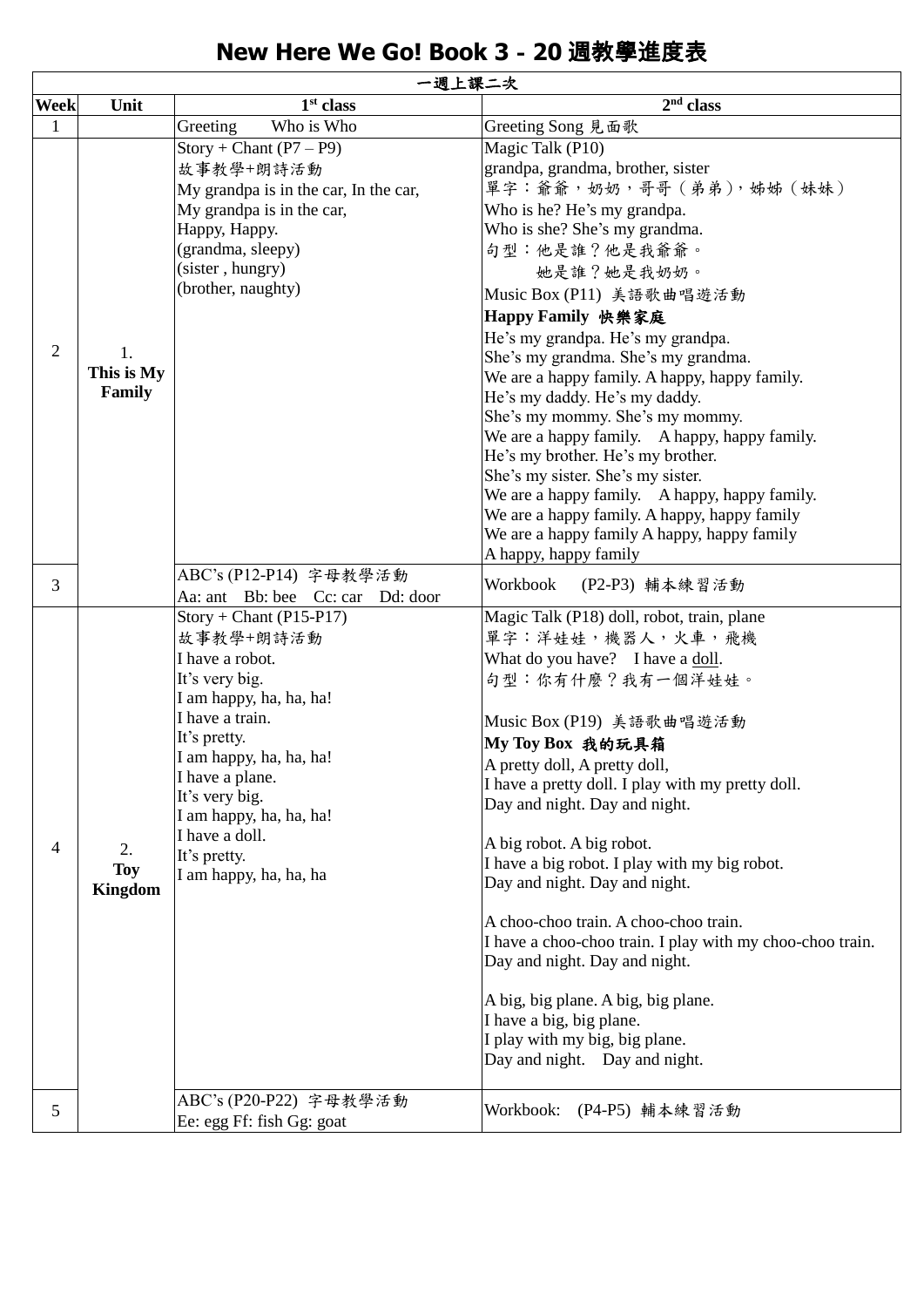|                | 一週上課二次                      |                                                          |                                                                                    |  |
|----------------|-----------------------------|----------------------------------------------------------|------------------------------------------------------------------------------------|--|
| <b>Week</b>    | Unit                        | $1st$ class                                              | 2 <sup>nd</sup> class                                                              |  |
|                |                             | $Story + Chant (P23-P25)$                                | Magic Talk (P26)                                                                   |  |
|                |                             | 故事教學+朗詩活動                                                | mangos, kiwis, watermelons, cherries                                               |  |
|                |                             | I open my book.                                          | 單字: 芒果, 奇異果, 西瓜, 櫻桃                                                                |  |
|                |                             | I see cherries.                                          | Do you like mangos?<br>Yes, I do.                                                  |  |
|                |                             | I like cherries.<br>I like cherries.                     | 句型:你喜歡芒果嗎? 是的,我喜歡。                                                                 |  |
|                |                             |                                                          | Music Box (P27) 美語歌曲唱遊活動                                                           |  |
|                |                             | I close my book.                                         | <b>Good For my Tummy</b>                                                           |  |
|                |                             | I eat cherries.                                          | Cherries, cherries                                                                 |  |
|                |                             | I like cherries.                                         | I like cherries very much.                                                         |  |
|                |                             | I like cherries.                                         | Cherry juice Cherry jelly                                                          |  |
| 6              |                             | (mangos, kiwis)                                          | They are good for my tummy. X 2                                                    |  |
|                | 3. Fruit<br><b>Festival</b> |                                                          | Kiwis, kiwis<br>I like kiwis very much.                                            |  |
|                |                             |                                                          | Kiwi juice Kiwi jelly                                                              |  |
|                |                             |                                                          | They are good for my tummy! X2                                                     |  |
|                |                             |                                                          | Watermelons, watermelons                                                           |  |
|                |                             |                                                          | I like watermelons very much.                                                      |  |
|                |                             |                                                          | Watermelon juice, Watermelon jelly,                                                |  |
|                |                             |                                                          | They are good for my tummy! $\overline{X2}$                                        |  |
|                |                             |                                                          | Mangoes, mangoes<br>I like mangoes very much.                                      |  |
|                |                             |                                                          | Mango juice, mango jelly,                                                          |  |
|                |                             |                                                          | They are good for my tummy! $X$ 2                                                  |  |
| $\overline{7}$ |                             | ABC's (P28-P30) 字母教學活動                                   | Workbook                                                                           |  |
|                |                             | Hh: horse Ii: ink Jj: jam Kk: key                        | (P6-P7) 輔本練習活動                                                                     |  |
| 8              |                             | <b>Review Unit 1-3</b>                                   | Workbook Review 1 (P8-P9) 輔本練習活動                                                   |  |
|                |                             | $Story + Chant (P31-P33)$<br>故事教學+朗詩活動                   | Magic Talk (P34) eyes, nose, mouth, ears<br>單字:眼睛,鼻子,嘴巴,耳朵                         |  |
|                |                             | Touch my eyes $1, 2, 3$                                  | Show me your eyes.                                                                 |  |
|                |                             | Touch my nose, $1, 2, 3$                                 | 句型:秀出你的眼睛                                                                          |  |
|                |                             | Touch my mouth $1, 2, 3$                                 | Music Box (P35) 美語歌曲唱遊活動                                                           |  |
| 9              |                             | Touch my ears $1, 2, 3$                                  | Eyes, nose, mouth and ears.                                                        |  |
|                | 4. Face                     | Eyes, nose, mouth and ears.                              | Eyes, nose, mouth and ears.                                                        |  |
|                |                             |                                                          | Happy face! HeeHee Hee                                                             |  |
|                |                             |                                                          | Funny face! Ha Ha Ha<br>Angry face! HengHeng Heng                                  |  |
|                |                             |                                                          | Frightened face! S-poooo-ky                                                        |  |
|                |                             |                                                          | This is my face. This is my face.                                                  |  |
| 10             |                             | ABC's (P36-P38) 字母教學活動                                   | Workbook (P10-P11) 輔本練習活動                                                          |  |
|                |                             | Ll: lamp Mm: monkey Nn: net<br>$Story + Chant (P39-P41)$ |                                                                                    |  |
|                |                             | 故事教學+朗詩活動                                                | Magic Talk (P42) pencil, book, eraser, ruler<br>單字:鉛筆,書,橡皮擦,尺                      |  |
|                |                             | Take out my pencils.                                     | Can I borrow your pencil?                                                          |  |
|                |                             | Take out my books.                                       | Ok! Here you are.                                                                  |  |
|                |                             | Time for class.                                          | 句型:我能向你借鉛筆嗎? 好!在這裡。                                                                |  |
|                |                             | Time for class.                                          | Music Box (P43) 美語歌曲唱遊活動                                                           |  |
|                |                             |                                                          | Stationery 文具                                                                      |  |
|                |                             | Put away my pencils.<br>Put away my books.               | Do you have books? Do you have books?<br>Let me see! Let me see!                   |  |
|                |                             | Time for break.                                          | Yes, I do. Yes, I do. 1, 2, 3, 4, 5                                                |  |
|                |                             | Time for break.                                          | I have 5 books. 5 books, 5 books.                                                  |  |
|                |                             |                                                          |                                                                                    |  |
|                |                             |                                                          | Do you have pencils? Do you have pencils?                                          |  |
| 11             | 5. Stationery               |                                                          | Let me see! Let me see!                                                            |  |
|                |                             |                                                          | Yes, I do. Yes, I do. 6, 7, 8, 9, 10<br>I have 10 pencils. 10 pencils. 10 pencils. |  |
|                |                             |                                                          |                                                                                    |  |
|                |                             |                                                          | Do you have rulers?                                                                |  |
|                |                             |                                                          | Do you have rulers?                                                                |  |
|                |                             |                                                          | Let me see! Let me see!                                                            |  |
|                |                             |                                                          | Yes, I do. Yes, I do. 1, 2, 3, 4, 5<br>I have 5 rulers. 5 rulers, 5 rulers.        |  |
|                |                             |                                                          |                                                                                    |  |
|                |                             |                                                          | Do you have erasers?                                                               |  |
|                |                             |                                                          | Do you have erasers?                                                               |  |
|                |                             |                                                          | Let me see! Let me see!                                                            |  |
|                |                             |                                                          | Yes, I do. Yes, I do. 6, 7, 8, 9, 10                                               |  |
|                |                             |                                                          | I have 10 erasers. 10 books, 10 books.                                             |  |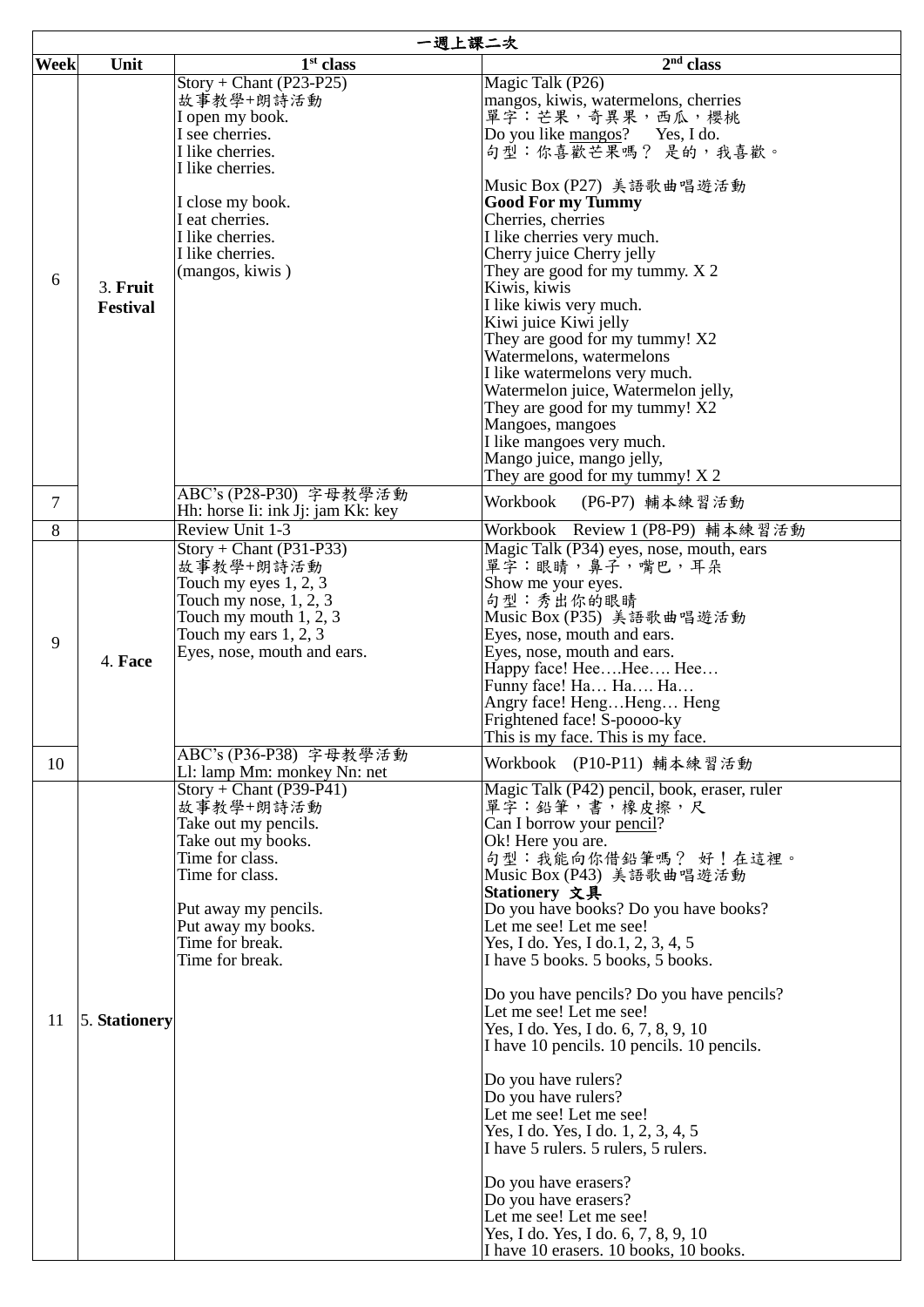|             | 一週上課二次           |                                                                                                                                                                                                                                                                                             |                                                                                                                                                                                                                                                                                                                                                                                                                                                                                                                                                                                                                                                                     |  |
|-------------|------------------|---------------------------------------------------------------------------------------------------------------------------------------------------------------------------------------------------------------------------------------------------------------------------------------------|---------------------------------------------------------------------------------------------------------------------------------------------------------------------------------------------------------------------------------------------------------------------------------------------------------------------------------------------------------------------------------------------------------------------------------------------------------------------------------------------------------------------------------------------------------------------------------------------------------------------------------------------------------------------|--|
| <b>Week</b> | Unit             | $1st$ class                                                                                                                                                                                                                                                                                 | $2nd$ class                                                                                                                                                                                                                                                                                                                                                                                                                                                                                                                                                                                                                                                         |  |
| 12          |                  | ABC's (P44-P46) 字母教學活動<br>Oo: ox Pp: pot Qq: queen Rr: rabbit                                                                                                                                                                                                                               | Workbook (P12-P13) 輔本練習活動                                                                                                                                                                                                                                                                                                                                                                                                                                                                                                                                                                                                                                           |  |
| 13          | 6. Colors        | $Story + Chant (P47-P49)$<br>故事教學+朗詩活動<br>Show me red. Red!<br>Show me green. Green!<br>Show me red and green<br>Red and green! Red and green!<br>Oh! Yeah!<br>Show me blue. Blue!<br>Show me yellow! Yellow!<br>Show me blue and yellow!<br>Blue and yellow! Blue and yellow!<br>Oh! Yeah! | Magic Talk (P50) blue, red, yellow, green<br>單字:藍色, 紅色, 黃色, 綠色<br>What color is it? It's blue.<br>句型:它是什麼顏色?它是藍色。<br>Music Box (P51) 美語歌曲唱遊活動<br> Beautiful Colors 美麗的顏色<br>Colors make the world alive.<br>Colors make the world alive.<br>Red! Green! Yellow! Blue! Red! Green! Yellow! Blue!<br>I see colors everywhere, Everywhere, everywhere!<br>This is red. This is red. This is also red.<br>I see red color everywhere!<br>This is green. This is green. This is also green.<br>I see green color everywhere.<br>This is yellow. This is yellow. This is also yellow.<br>I see yellow color everywhere.<br>This is blue. This is blue. This is also blue. |  |
|             |                  |                                                                                                                                                                                                                                                                                             | I see blue color everywhere. (yellow and blue)                                                                                                                                                                                                                                                                                                                                                                                                                                                                                                                                                                                                                      |  |
| 14          |                  | ABC's (P52-P54) 字母教學活動<br>Ss: snail Tt: turtle<br>Uu: umbrella Vv: vase                                                                                                                                                                                                                     | Workbook (P14-P15) 輔本練習活動                                                                                                                                                                                                                                                                                                                                                                                                                                                                                                                                                                                                                                           |  |
| 15          | 7.<br>Playground | $Story + Chant (P55-P57)$<br>故事教學+朗詩活動<br>Seesaw, seesaw,<br>Up and down!<br>Hurray! Hurray!<br>It is fun.<br>Swing, swing,<br>Up and down!<br>Hurray! Hurray!<br>It is fun.                                                                                                                | Magic Talk (P58)<br>slide, seesaw, swing, rocking horse<br>單字:滑梯,翹翹板,鞦韆,木馬<br>What do you want to play on?<br>I want to play on the slide.<br>句型:你想玩什麼?我想溜滑梯。<br>Music Box (P59) 美語歌曲唱遊活動<br>Fun at the Playground 在遊樂場的樂趣<br>The slide is fun. The slide is fun.<br>I play on the slide,. Go up, up and slide down.<br>Weeee It is fun!<br>The seesaw is fun The seesaw is fun,<br>I play on the seesaw. Up and down, up and down<br>Weee $\ldots$ . It is fun!<br>The swing is fun. The swing is fun,<br>Fun, fun, fun! Up and down, up and down<br>Wee It is fun!<br>The rocking horse is fun. The rocking horse is fun.<br>Heee HaHeee Ha<br>Weee It is fun.    |  |
| 16          |                  | ABC's (P60-P62) 字母教學活動<br>Ww: watch $Xx: X$ -ray<br>Yy: yo-yo Zz: zebra                                                                                                                                                                                                                     | Workbook<br>(P16-P17) 輔本練習活動                                                                                                                                                                                                                                                                                                                                                                                                                                                                                                                                                                                                                                        |  |
| 17          | 8. Review        | I can Read and Say<br>(P64-P65) 我會閱讀並大聲說                                                                                                                                                                                                                                                    | I can Read and Say (P66) 我會閱讀並大聲說<br>(P67) 美語歌曲唱遊活動<br>Music Box<br>Exercise Time 運動時間<br>1, 2, 3, 4<br>Stamp! Stamp! Stamp!<br>5, 6, 7, 8<br>Jump! Jump! Jump!<br>Exercise makes me happy.<br>Exercise makes me healthy.<br>1, 2, 3, 4<br>Stretch! Stretch! Stretch!<br>5, 6, 7, 8<br>Bend! Bend! Bend!                                                                                                                                                                                                                                                                                                                                                            |  |
| 18          |                  | ABC's (P68-P69) 字母教學活動                                                                                                                                                                                                                                                                      | <b>Workbook</b><br>輔本練習活動<br>$(P19-P20)$<br>Review 2                                                                                                                                                                                                                                                                                                                                                                                                                                                                                                                                                                                                                |  |
| 19          |                  | (P70)<br>闖關遊戲                                                                                                                                                                                                                                                                               | 活動演練                                                                                                                                                                                                                                                                                                                                                                                                                                                                                                                                                                                                                                                                |  |
| 20          |                  | 活動彩排                                                                                                                                                                                                                                                                                        | 期末成果發表                                                                                                                                                                                                                                                                                                                                                                                                                                                                                                                                                                                                                                                              |  |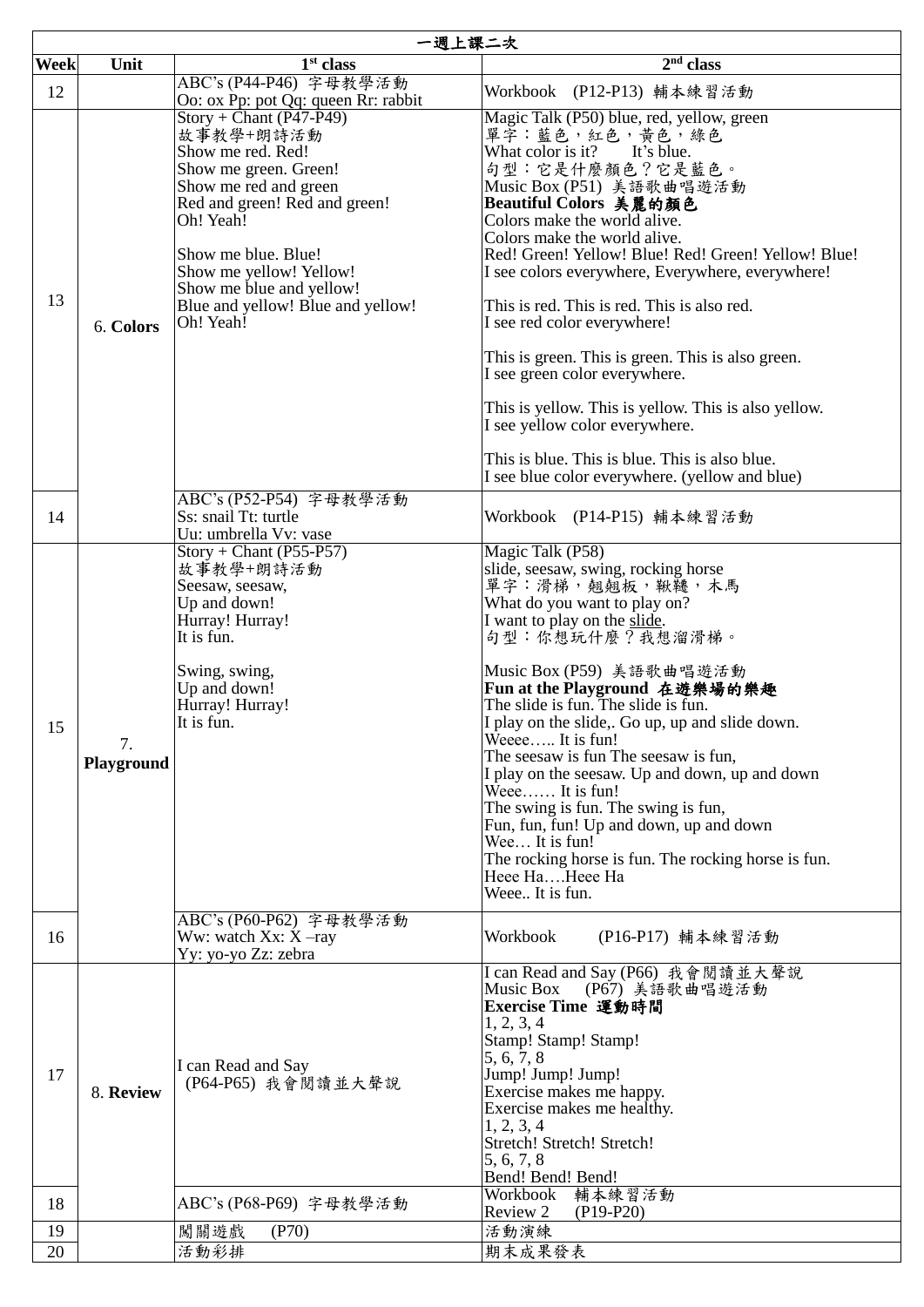## **New Here We Go! Book5**-**20** 週教學進度表

|                | 一週上課二次                     |                                                                                                                                                                                                                                |                                                                                                                                                                                                                                                                                                                                                                                                                                                                                                                                                                                                                                                                                                                                                                                                                                                                                                                                                                                                                                                            |  |  |
|----------------|----------------------------|--------------------------------------------------------------------------------------------------------------------------------------------------------------------------------------------------------------------------------|------------------------------------------------------------------------------------------------------------------------------------------------------------------------------------------------------------------------------------------------------------------------------------------------------------------------------------------------------------------------------------------------------------------------------------------------------------------------------------------------------------------------------------------------------------------------------------------------------------------------------------------------------------------------------------------------------------------------------------------------------------------------------------------------------------------------------------------------------------------------------------------------------------------------------------------------------------------------------------------------------------------------------------------------------------|--|--|
| Week           | Unit                       | $\overline{1^{st}}$ class                                                                                                                                                                                                      | 2 <sup>nd</sup> class                                                                                                                                                                                                                                                                                                                                                                                                                                                                                                                                                                                                                                                                                                                                                                                                                                                                                                                                                                                                                                      |  |  |
| 1              |                            | Who is Who<br>Greeting                                                                                                                                                                                                         | <b>Greeting Song</b>                                                                                                                                                                                                                                                                                                                                                                                                                                                                                                                                                                                                                                                                                                                                                                                                                                                                                                                                                                                                                                       |  |  |
|                |                            | 打招呼用語<br>Story + Chant $(P7 - P9)$                                                                                                                                                                                             | 見面歌<br>Magic Talk (P10)                                                                                                                                                                                                                                                                                                                                                                                                                                                                                                                                                                                                                                                                                                                                                                                                                                                                                                                                                                                                                                    |  |  |
| $\overline{2}$ |                            | 故事教學+朗詩活動<br>Little stars in the sky.<br>Little stars up so high.<br>Jump to catch I try and try.<br>How I wish I could fly!                                                                                                   | writing, counting, drawing, reading<br>單字:寫字,數數,畫畫,閱讀<br>What are you doing? I'm writing.<br>句型:你在做什麼?我正在寫字。                                                                                                                                                                                                                                                                                                                                                                                                                                                                                                                                                                                                                                                                                                                                                                                                                                                                                                                                               |  |  |
|                |                            |                                                                                                                                                                                                                                | Music Box (P11) 美語歌曲唱遊活動<br>Till We Are Tired 直到我們累了<br>What are you doing? I'm counting the stars.<br>It's cool. It's cool.<br>Let's keep counting, Till we are tired.                                                                                                                                                                                                                                                                                                                                                                                                                                                                                                                                                                                                                                                                                                                                                                                                                                                                                    |  |  |
|                | 1.<br>This is My<br>Family |                                                                                                                                                                                                                                | What are you doing? I'm reading a book.<br>It's cool. It's cool.<br>Let's keep reading. Till we are tired.                                                                                                                                                                                                                                                                                                                                                                                                                                                                                                                                                                                                                                                                                                                                                                                                                                                                                                                                                 |  |  |
|                |                            |                                                                                                                                                                                                                                | What are you doing? I'm drawing balloons.<br>It's cool. It's cool.<br>Let's keep drawing. Till we are tired.                                                                                                                                                                                                                                                                                                                                                                                                                                                                                                                                                                                                                                                                                                                                                                                                                                                                                                                                               |  |  |
|                |                            |                                                                                                                                                                                                                                | What are you doing? I'm writing ABCs.<br>It's cool. It's cool.<br>Let's keep writing. Till we are tired.                                                                                                                                                                                                                                                                                                                                                                                                                                                                                                                                                                                                                                                                                                                                                                                                                                                                                                                                                   |  |  |
| 3              |                            | ABC's (P12-P14) 字母教學活動<br>Aa: arrow Bb: balloon<br>Cc: camel Dd: donkey                                                                                                                                                        | Workbook<br>(P2-P3) 輔本練習活動                                                                                                                                                                                                                                                                                                                                                                                                                                                                                                                                                                                                                                                                                                                                                                                                                                                                                                                                                                                                                                 |  |  |
| 4              | 2. Vegetabl<br>es          | Story + Chant (P15-P17)<br>故事教學+朗詩活動<br>What is in your bag?<br>What is in your bag?<br>Let me see!<br>Let me see!<br>Carrots are in my bag.<br>Crunchy and nice!<br>Crunchy and nice!<br>Yummy!<br>(Cucumbers, peppers, peas) | Magic Talk (P18)<br>cucumbers, carrots, peas, peppers<br>單字:小黃瓜,紅蘿蔔,碗豆,辣椒<br>What are you eating?<br>I'm eating cucumbers.<br>句型:你正在吃什麼?我正在吃小黄瓜<br>Music Box (P19) 美語歌曲唱遊活動<br>A Happy Farmer 快樂農夫<br>I am a happy, happy farmer.<br>I have a green garden. In my garden I have<br>Red, red carrots, red, red carrots.<br>Carrots, carrots<br>It's harvest time. Let's pull out the carrots.<br>Oh yeah! Oh yeah!<br>I am a happy, happy farmer.<br>I have a green garden. In my garden I have<br>Green, green peas, green, green peas.<br>Peas, peas<br>It's harvest time. Let' s pick the peas.<br>Oh yeah! Oh yeah!<br>I am a happy, happy farmer.<br>I have a green garden. In my garden I have<br>Long, long cucumbers, long, long cucumbers.<br>Cucumbers, cucumbers<br>It's harvest time. Let' s pick the cucumbers.<br>Oh yeah! Oh yeah!<br>I am a happy, happy farmer.<br>I have a green garden. In my garden I have<br>Crunchy peppers, crunchy peppers.<br>Peppers, peppers<br>It's harvest time. Let' s pick the peppers.<br>Oh yeah! Oh yeah! |  |  |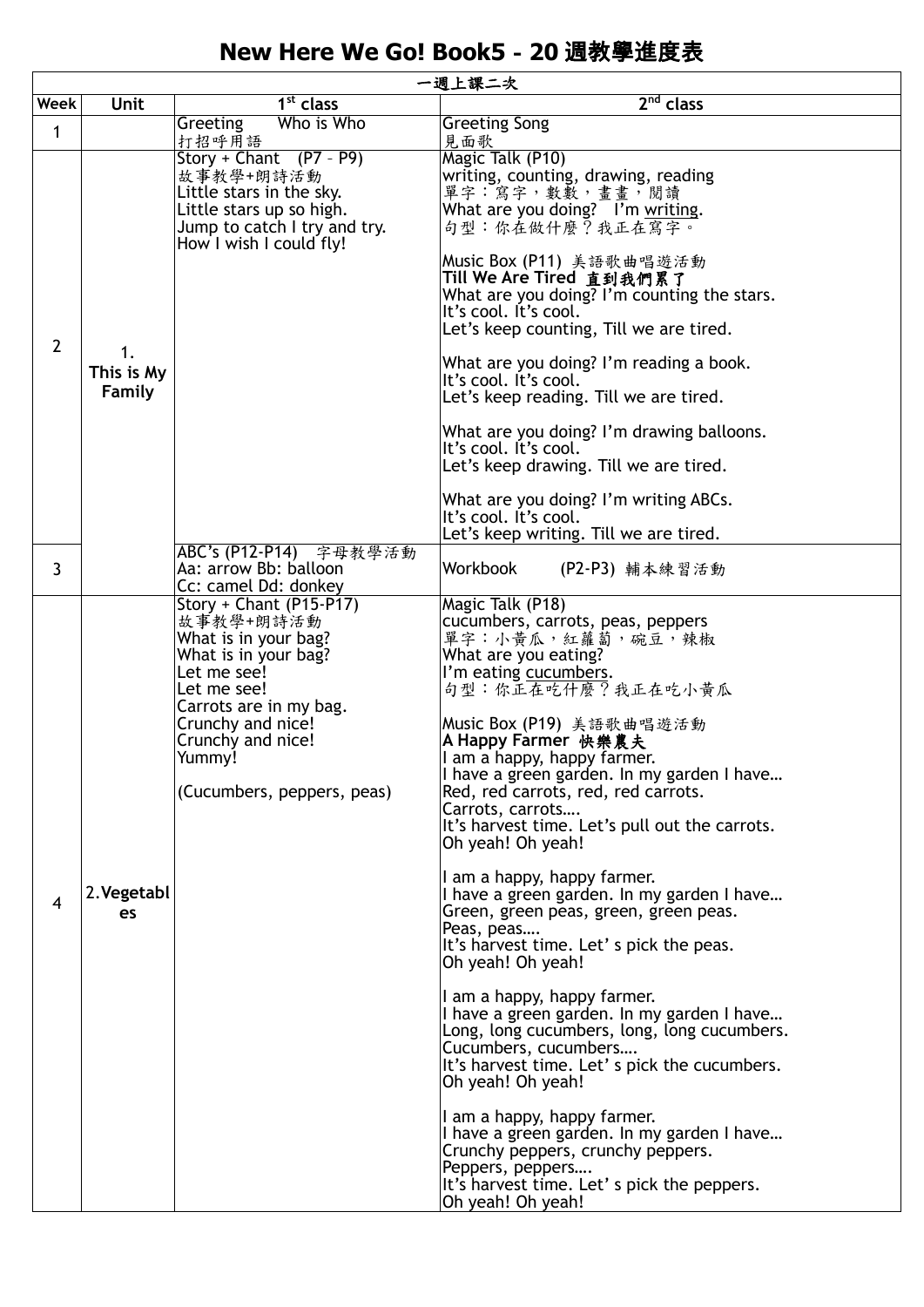|                | 一週上課二次                           |                                                                                                                                                                                                  |                                                                                                                                                                                                                                                                                                                                                                                                                                                                                                                                                                                                                                                                                                                                                                                                                                                                                                                                                                                                                                                                                                                                                       |  |
|----------------|----------------------------------|--------------------------------------------------------------------------------------------------------------------------------------------------------------------------------------------------|-------------------------------------------------------------------------------------------------------------------------------------------------------------------------------------------------------------------------------------------------------------------------------------------------------------------------------------------------------------------------------------------------------------------------------------------------------------------------------------------------------------------------------------------------------------------------------------------------------------------------------------------------------------------------------------------------------------------------------------------------------------------------------------------------------------------------------------------------------------------------------------------------------------------------------------------------------------------------------------------------------------------------------------------------------------------------------------------------------------------------------------------------------|--|
| Week           | Unit                             | 1 <sup>st</sup> class                                                                                                                                                                            | $2nd$ class                                                                                                                                                                                                                                                                                                                                                                                                                                                                                                                                                                                                                                                                                                                                                                                                                                                                                                                                                                                                                                                                                                                                           |  |
| 5              |                                  | ABC's (P20-P22) 字母教學活動<br>Ee: elf Ff: fly Gg: guitar                                                                                                                                             | Workbook:<br>(P4-P5) 輔本練習活動                                                                                                                                                                                                                                                                                                                                                                                                                                                                                                                                                                                                                                                                                                                                                                                                                                                                                                                                                                                                                                                                                                                           |  |
| 6              | 3.                               | Story + Chant (P23-P25)<br>故事教學+朗詩活動<br>I play the violin,<br>You play the drum<br>We are having fun!                                                                                            | Magic Talk (P26)<br>piano, drum, violin, tambourine<br>單字: 鋼琴, 鼓, 小提琴, 鈴鼓<br>What can you play?<br>I can play the piano.                                                                                                                                                                                                                                                                                                                                                                                                                                                                                                                                                                                                                                                                                                                                                                                                                                                                                                                                                                                                                              |  |
|                |                                  | Do Ra Me Do<br>Do Ra Me Do<br>Me Fa So<br>Me Fa So<br>I play the piano,<br>You play the flute,<br>We are having fun!                                                                             | 句型:你會彈奏什麼?我會彈鋼琴。<br>Music Box (P27) 美語歌曲唱遊活動<br>The Beautiful Music 美妙的音樂<br>Listen, listen!<br>Listen, listen!<br>The violin sounds wonderful.<br>The violin sounds beautiful.<br>Listen! Listen!                                                                                                                                                                                                                                                                                                                                                                                                                                                                                                                                                                                                                                                                                                                                                                                                                                                                                                                                                    |  |
|                | <b>Beautiful</b><br><b>Music</b> | So La So Fa Me Do<br>So La So Fa Me Do<br>So Do So<br>So Do So                                                                                                                                   | Listen! Listen!<br>The flute sounds wonderful.<br>The flute sounds beautiful.                                                                                                                                                                                                                                                                                                                                                                                                                                                                                                                                                                                                                                                                                                                                                                                                                                                                                                                                                                                                                                                                         |  |
|                |                                  |                                                                                                                                                                                                  | Listen! Listen!<br>Listen! Listen!<br>The piano sounds wonderful.<br>The piano sounds powerful.                                                                                                                                                                                                                                                                                                                                                                                                                                                                                                                                                                                                                                                                                                                                                                                                                                                                                                                                                                                                                                                       |  |
|                |                                  |                                                                                                                                                                                                  | Listen, listen!<br>Listen, listen!<br>The drum sound wonderful.<br>The drum sound powerful.                                                                                                                                                                                                                                                                                                                                                                                                                                                                                                                                                                                                                                                                                                                                                                                                                                                                                                                                                                                                                                                           |  |
| $\overline{7}$ |                                  | ABC's (P28-P30)<br>字母教學活動<br>Hh: head li: igloo Jj: jet Kk: king                                                                                                                                 | Workbook<br>(P6-P7) 輔本練習活動                                                                                                                                                                                                                                                                                                                                                                                                                                                                                                                                                                                                                                                                                                                                                                                                                                                                                                                                                                                                                                                                                                                            |  |
| 8              |                                  | <b>Review Unit 1-3</b>                                                                                                                                                                           | Workbook Review 1 (P8-P9) 輔本練習活動                                                                                                                                                                                                                                                                                                                                                                                                                                                                                                                                                                                                                                                                                                                                                                                                                                                                                                                                                                                                                                                                                                                      |  |
| 9              | 4. Chinese<br>Food               | Story + Chant (P31-P33)<br>故事教學+朗詩活動<br>Dumplings<br><b>Dumplings</b><br>Delicious dumplings<br>Cheap and nice!<br>Come and buy,<br>Come and buy!<br>(noodles, rice dumplings,<br>spring rolls,) | Magic Talk (P34)<br>dumplings, rice dumplings, fried rice,<br>spring rolls<br>單字:水餃,粽子,炒飯,春捲<br>May I have some dumplings, please?<br>Yes, you may.<br>句型:請問,我可以吃一些水餃嗎? 是的,你可以。<br>Music Box (P35) 美語歌曲唱遊活動<br>Chinese Food 中國食物<br>Chinese food is great. Everyone likes Chinese food.<br>Dumplings smell good. Dumplings taste good.<br>One for mom and one for dad. One for you and one for me.<br>Oh . we like dumplings. We like dumplings.<br>Chinese food is great. Everyone likes Chinese food.<br>Rice dumplings smell good. Rice dumplings taste good.<br>One for mom and one for dad, One for you and one for me.<br>Oh we like rice dumplings. We like rice dumplings.<br>Chinese food is great. Everyone likes Chinese food.<br>Spring rolls smell good. Spring rolls taste good.<br>One for mom and one for dad, One for you and one for me.<br>Oh we like spring rolls. We like spring rolls.<br>Chinese food is great. Everyone likes Chinese food.<br>Fried rice smells good. Fried rice tastes good.<br>One bowl for mom and one bowl for dad<br>One bowl for you and one bowl for me.<br>Ohwe like fried rice. We like fried rice. |  |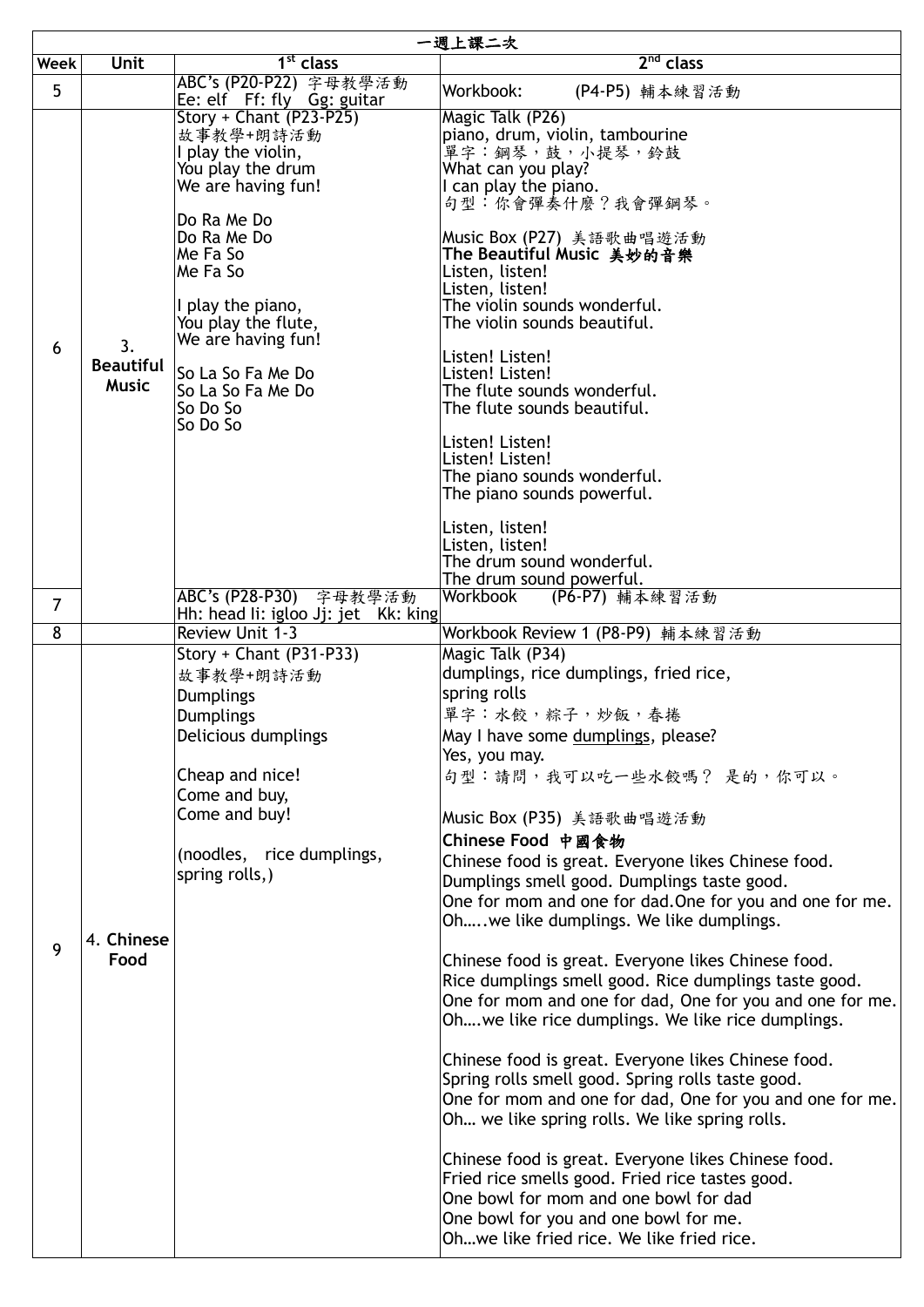|      | 一週上課二次           |                                                           |                                                                |
|------|------------------|-----------------------------------------------------------|----------------------------------------------------------------|
| Week | Unit             | 1 <sup>st</sup> class                                     | $2nd$ class                                                    |
| 10   |                  | ABC's (P36-P38) 字母教學活動                                    | Workbook<br>(P10-P11) 輔本練習活動                                   |
|      |                  | Ll: lemon Mm: mouse Nn: neck<br>$Story + Chant (P39-P41)$ |                                                                |
|      |                  | 故事教學+朗詩活動                                                 | Magic Talk (P42)<br>bathroom, living room, kitchen, bedroom    |
|      |                  |                                                           | 單字:浴室,客廳,廚房,臥室                                                 |
|      |                  | Flush the toilet,                                         | Where is Di Di? He's in the bathroom.                          |
|      |                  | Wash my hands.                                            | 句型: Di Di 在哪裡?他在浴室。                                            |
|      |                  | I am clean and nice.                                      |                                                                |
|      |                  |                                                           | Music Box (P43) 美語歌曲唱遊活動                                       |
|      |                  | Fold my blanket.                                          | Rooms 房間                                                       |
|      |                  | Make my bed.                                              | 54, 321 Here I come! Here I come!                              |
|      |                  | I am clean and nice.                                      | Mini is in the bathroom.                                       |
|      |                  |                                                           | Mini is in the bathroom.                                       |
|      |                  |                                                           | Don't hide. Don't hide.                                        |
|      |                  |                                                           | I see you, Mini. I see you, Mini.                              |
|      |                  |                                                           | 54, 321 Here I come! Here I come!                              |
| 11   |                  |                                                           | Di Di is in the bedroom.                                       |
|      | 5. Rooms         |                                                           | Di Di is in the bedroom.                                       |
|      |                  |                                                           | Don't hide! Don't hide!                                        |
|      |                  |                                                           | I see you, Di Di! I see you, Di Di!                            |
|      |                  |                                                           | 54, 321 Here I come! Here I come!                              |
|      |                  |                                                           | Pon Pon is in the living room.                                 |
|      |                  |                                                           | Pon Pon is in the living room.                                 |
|      |                  |                                                           | Don't hide! Don't hide!                                        |
|      |                  |                                                           | I see you, Pon Pon! I see you, Pon Pon!                        |
|      |                  |                                                           | 54, 321                                                        |
|      |                  |                                                           | Here I come! Here I come!                                      |
|      |                  |                                                           | Pinky is in the kitchen.                                       |
|      |                  |                                                           | Pinky is in the kitchen.                                       |
|      |                  |                                                           | Don't hide! Don't hide!<br>I see you, Pinky. I see you, Pinky. |
|      |                  | ABC's (P44-P46) 字母教學活動                                    |                                                                |
| 12   |                  | Oo: octopus Pp: pillow                                    | Workbook<br>(P12-P13) 輔本練習活動                                   |
|      |                  | Qq: question Rr: rainbow                                  |                                                                |
|      |                  | $Story + Chant (P47-P49)$                                 | Magic Talk (P50)                                               |
|      |                  | 故事教學+朗詩活動                                                 | sofa, table, cabinet, fridge                                   |
|      |                  | On, in, under                                             | 單字:沙發, 桌子, 櫃子, 冰箱                                              |
|      |                  | On, in, under                                             | What's on the sofa? A cat is on the sofa.                      |
|      |                  | What is on the fridge?                                    | 句型:在沙發上有什麼?一隻貓在沙發上。                                            |
| 13   |                  | A ball is on the fridge.                                  |                                                                |
|      | 6.               | What is in the fridge?                                    | Music Box (P51) 美語歌曲唱遊活動                                       |
|      | <b>Furniture</b> | A cake is in the fridge.                                  | On In Under 上面 裡面 下面                                           |
|      |                  |                                                           | On the bed, On the table, On the sofa                          |
|      |                  | What is under the fridge?                                 | In the room In the fridge, In the cabinet                      |
|      |                  | A mouse is under the fridge.                              | Under the bed, Under the table, Under the sofa                 |
|      |                  | ABC's (P52-P54)<br>字母教學活動                                 |                                                                |
| 14   |                  | Ss: spider Tt: tub                                        | Workbook<br>(P14-P15) 輔本練習活動                                   |
|      |                  | Uu: under Vv: vet                                         |                                                                |